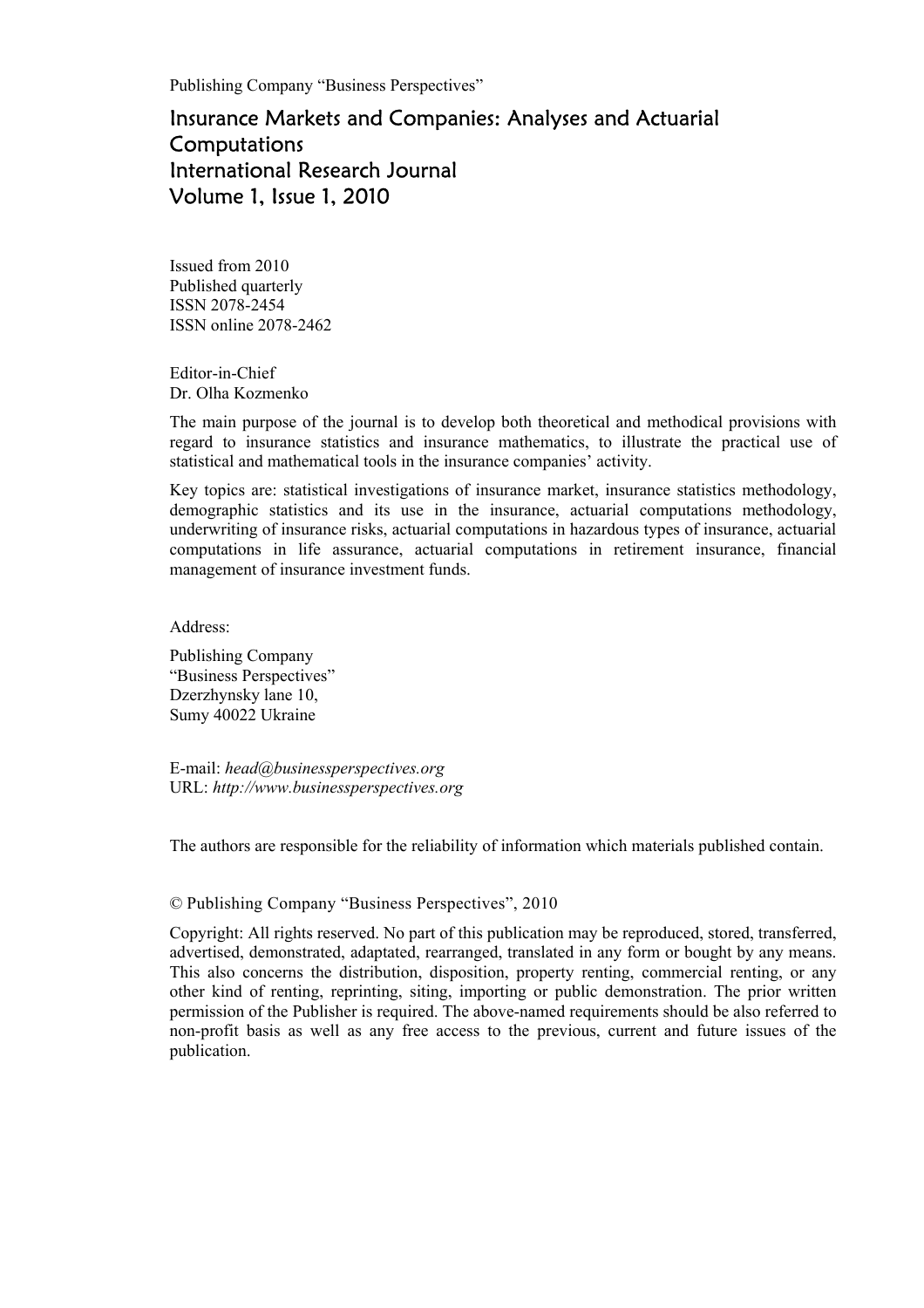## Editorial Board

O. Kozmenko, Doctor of Economics, Ukrainian Academy of Banking of the National Bank of Ukraine (Ukraine) – Head of the Board

S. Adams, Assoc. Prof., Dean, School of Business, Taylor University (USA)

Y. Anagnostopoulos, Senior Lecturer and Programme Leader – Business Finance, Royal Docks Business School, University of East London (UK)

E. Anoruo, Ph.D., Prof., Chair of Economics and Finance, Department of Accounting, Managerial Economics and Finance, Coppin State University (USA)

E.G. Baranoff, Ph.D., FLMI, Associate Professor of Insurance, Risk Management and Finance, Virginia Commonwealth University (USA)

R.J. Butler, Prof., Department of Economics, Brigham Young University (USA)

D. Chen, Dr., Assoc. Prof., Chair, Department of Insurance, Fudan University, Shanghai (China)

**B.** Chen, Prof., Chair, Department of Business Administration, University of the West (USA)

J. Danbolt, Professor of Finance, Department of Accounting and Finance, Faculty of Law, Business and Social Sciences, University of Glasgow (UK)

J. Falzon, Ph.D., Prof., Head of Department of Banking and Finance, Faculty of Economics, Management and Accountancy, University of Malta (Malta)

M. Guillen, Chair Professor, Departament d'Econometria, Estadística i Economia Espanyola, RFA-IREA, Universitat de Barcelona (Spain)

J. Gustafsson, Ph.D., Head of Nordic Enterpirse Risk Control, RSA, Scandinavia (Denmark)

I. Jindrichovska, Head of Department of Business Economics, University of Economics and Management (Czech Republic)

M. Kelly, Chair of Insurance, Associate Professor of Finance and Insurance, School of Business and Economics, Wilfrid Laurier University (Canada)

M. Kennedy, Professor, Faculty of Business, London South Bank University (UK)

D.G. Konstantinides, Assistant Professor in Actuarial Science, Dept. Statistics and Actuarial Science, University of the Aegean (Greece)

P. Kostov, Dr., Senior Lecturer in International Finance, Lancashire Business School, University of Central Lancashire (UK)

R.J.A. Laeven, Assoc. Prof., Department of Econometrics and Operations Research, Tilburg University (The Nederlands)

J. Lawla, Head of School for the School of Business Administration, University of Technology (Jamaica)

R.D. MacMinn, BA, MA, Ph.D., Prof., Edmondson-Miller Chair in Insurance and Financial Services, Katie School of Insurance, College of Business, Illinois State University (USA)

A. El-Masry, Dr., Senior Lecturer in Finance, Fellow of the Higher Education Academy, Plymouth Business School (UK)

B.L. McManis, Ph.D., Prof., Head, Department of Finance and Economics, College of Business, Nicholls State University (USA)

G.R. Niehaus, Prof., Associate Dean of Research and Academics, Moore School of Business, University of South Carolina (USA)

R.A. Parsa, Professor of Actuarial Science, College of Business and Public Administration, Drake University (USA)

D. Petmezas, Ph.D., Senior Lecturer in Finance, School of Management, University of Surrey (UK)

E. Pitacco, Full Professor of Actuarial Mathematics, Faculty of Economics, University of Trieste; Academic Director of the Master in Insurance and Risk Management, MIB School of Management of Trieste (Italy)

L.S. Powell, Ph.D, Associate Professor and Whitbeck-Beyer Chair of Insurance and Financial Services, University of Arkansas-Little Rock (USA)

T.K. Siu, Associate Professor in Actuarial Studies, Faculty of Business and Economics, Macquarie University (Australia)

C.W. Smith, Louise and Henry Epstein Professor of Business Administration, Professor of Finance, William E. Simon Graduate School of Business Administration, University of Rochester (USA)

Q. Tang, Assoc. Prof., Department of Statistics and Actuarial Science, University of Iowa (USA)

S. Tennyson, Assoc. Prof., Department of Policy Analysis and Management, Cornell University (USA)

E.A. Valdez, Professor of Actuarial Science, Department of Mathematics, University of Connecticut (USA)

P. Wang, Professor Principal, Finance and Monetary Macroeconomics, IÉSEG, School of Management (France)

M.A. Weiss, Professor of Risk, Insurance and Healthcare Management, Fox School of Business and Management, Temple University (USA)

H. Wolthuis, Emeritus Full Professor of Actuarial Mathematics, Faculty of Economics, University of Amsterdam (The Netherlands)

S.B. Wyatt, Ph.D., Prof., Chair, Department of Finance, Farmer School of Business, Miami University (USA)

H. Yang, Prof., University of Hong Kong (China)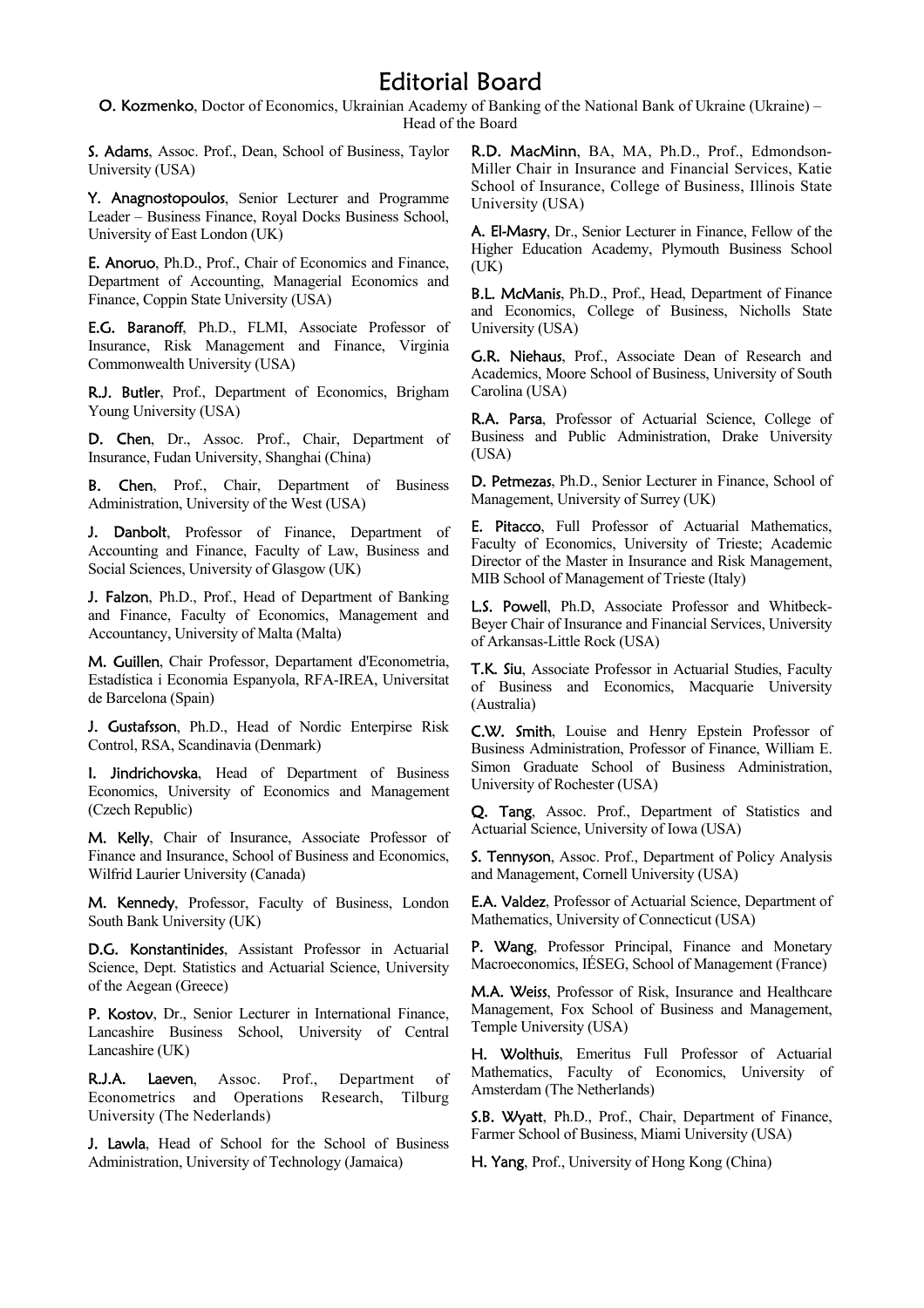# **Contents**

Stephen T. Parente, Roger Feldman, Yi Xu

| Impact of full replacement with consumer driven health plans on health care cost and<br>use of preventive services                      | $\overline{4}$ |
|-----------------------------------------------------------------------------------------------------------------------------------------|----------------|
| Pierre-Andre Maugis, Dominique Guegan                                                                                                   |                |
| New prospects on vines                                                                                                                  | 15             |
| Olha Kozmenko, Olha Merenkova                                                                                                           |                |
| The use of the Karno and Stackelberg models for the study of operational and marketing<br>strategies in reinsurance companies' behavior | 23             |
| Paul J.M. Klumpes, Liyan Tang, Pengguo Wang                                                                                             |                |
| Alternative measurement bases in pension accounting: a simulation analysis                                                              | 27             |
| Anna Castañer, M. Mercè Claramunt, Maite Mármol                                                                                         |                |
| Deficit at ruin with threshold proportional reinsurance                                                                                 | 38             |
| Sebastian Schich                                                                                                                        |                |
| The role of insurance in the recent financial crisis                                                                                    | 45             |
| Jim Gustafsson                                                                                                                          |                |
| A mixing model incorporating three sources of data for operational risk quantification                                                  | 54             |
| Safet Kozarević, Radivoj Kovač                                                                                                          |                |
| Reserves management of insurers – case of Bosnia and Herzegovina                                                                        | 69             |
| Abimola Windapo, Olusegun Martins                                                                                                       |                |
| An investigation into Nigerian property construction companies' perception of critical risk                                             | 78             |
| Randall Valentine, Carol Bishop                                                                                                         |                |
| An examination of risk adjusted returns and catastrophic events caused by terrorist<br>attacks                                          | 84             |
| Authors of the issue                                                                                                                    | 88             |
| Submission guidelines for authors                                                                                                       | 89             |
| A joint subscription form 2010                                                                                                          | 90             |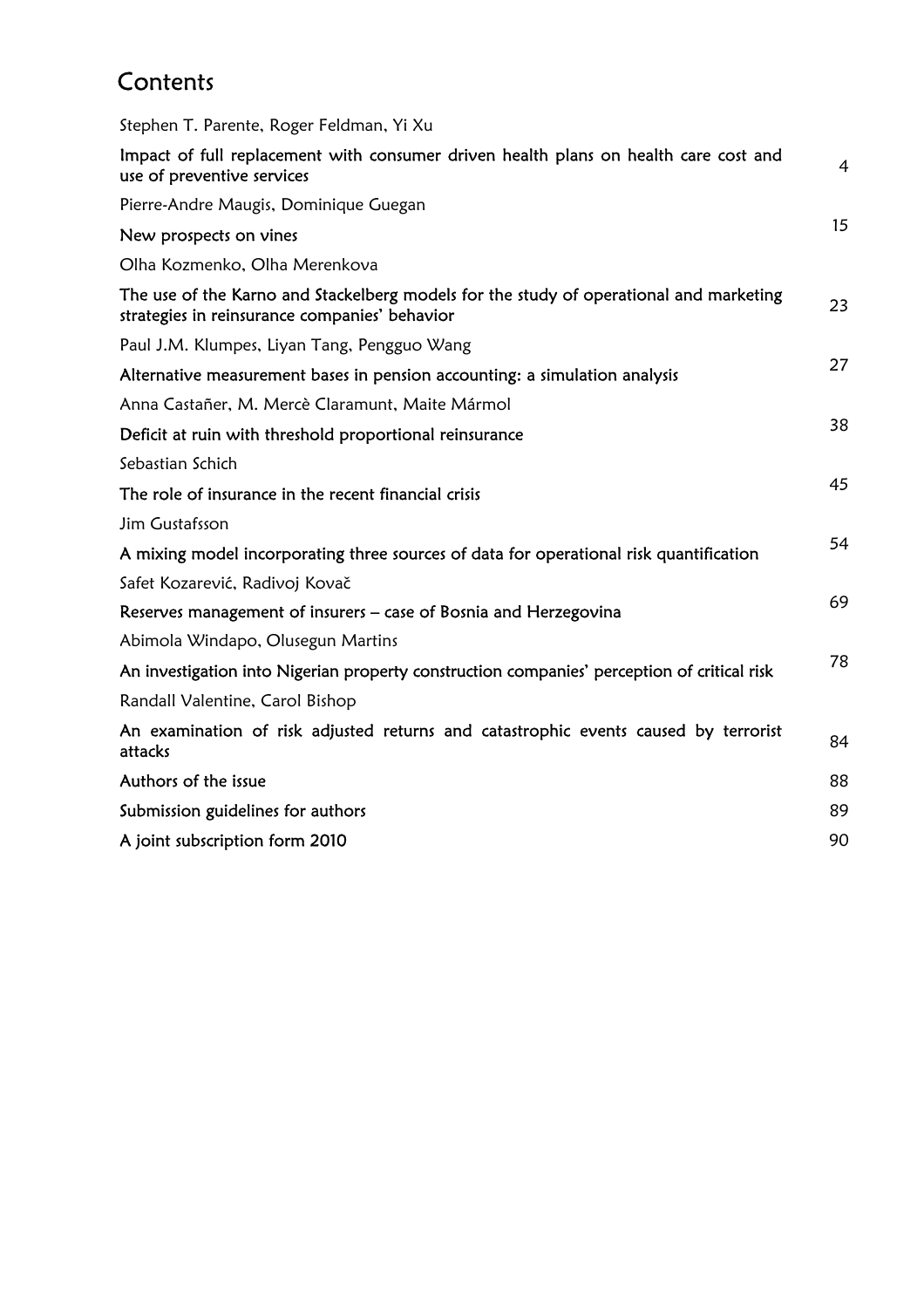### Olha Kozmenko (Ukraine), Olha Merenkova (Ukraine)

## The use of the Karno and Stackelberg models for the study of operational and marketing strategies in reinsurance companies' behavior

### Abstract

The article studies the modeling and optimization of the main parameters in the functioning of reinsurance companies based on the analysis of operational and marketing strategies of their behavior on the reinsurance market. It offers to maximize the function of a reinsurance company's profitability by determining the optimal quantity of reinsurances of a certain risk as a result of the Karno and Stackelberg models' adaptation to the reinsurance market. This approach studies models with and without consideration of the competitors' behavior on the market as well as their different combinations.

**Keywords:** reinsurance companies, reinsurance market, operational and marketing strategies.

#### **Introduction**

Under the influence of globalization processes on both the national insurance market and reinsurance market the requirements to the efficiency and profitability of insurance companies are constantly growing. Moreover, due to the increased cooperation between the insuring and reinsuring companies researchers are paying more attention to the development of operational and marketing strategies considering the main areas of competitors' activities and activities of insurance companies involved in risks reinsurance. This, in turn, contributes to the formation of competitive environment and favors competition on the reinsurance market. The modeling and optimization of the insurance companies' functioning based on the analysis of strategies of the main market participants are in the need of constant improvement.

**Analysis of the latest publications.** The contemporary economic literature actively studies the issue of raising the efficiency of reinsurance companies by developing and analyzing the operational and marketing strategies and their behavior. The most popular optimization models are the analysis models of Karno and Stackelberg.

**Unsolved elements of the general problem.** Along with the above-mentioned research areas the development of adequate models and strategies for the improvement of reinsurance companies' activities is very important.

**Goal of research.** The goal of this paper is to develop approaches to the optimization of the number of reinsurances in order to increase the profitability of reinsurance companies based on the analysis of operational and marketing strategies of their behavior on the reinsurance market.

#### 1. Main results of the research

The data analysis of operational and marketing research of the reinsurance market makes it possible to form a complex characteristic of this market's players, areas of their activity and prospects for further development as well as obtain objective data on the reinsurance operations and their volumes on the market. The obtained data is used to plan the activities of reinsurance companies by using the situational analysis which provides a survey of competitive environment and business climate on the reinsurance market, re-insurers' positions on the strategic markets, the analysis of strengths and weaknesses, possibilities and threats.

The efficiency of reinsurance companies depends on the strategies of their activities in accordance with the current demand on the reinsurance market. The function of demand for reinsurance services determines the profitability of financial flows of a reinsurance company as opposite to its expenditures. The ratio between these flows is an indicator of the profitability of their activity and the increasing competition on the reinsurance market.

One of the factors for optimization of reinsurance companies' activity, which allow to raise their profitability, is the volume of risks' transfer. It is offered to determine the number of reinsurances and make some assumptions. We study the insurance companies according to the volumes of their assets. Accordingly, they can reinsure a bigger or smaller share of the market in proportion to others. We will try to optimize the quantity of reinsurances by modeling the profitability of reinsurance companies.

The determination of the optimal number of reinsurances of a certain type of risk will be carried out in the following stages.

1. The formation of demand for risk transferring services. The function of demand on the reinsurance market characterizes the dependency

<sup>©</sup> Olha Kozmenko, Olha Merenkova, 2010.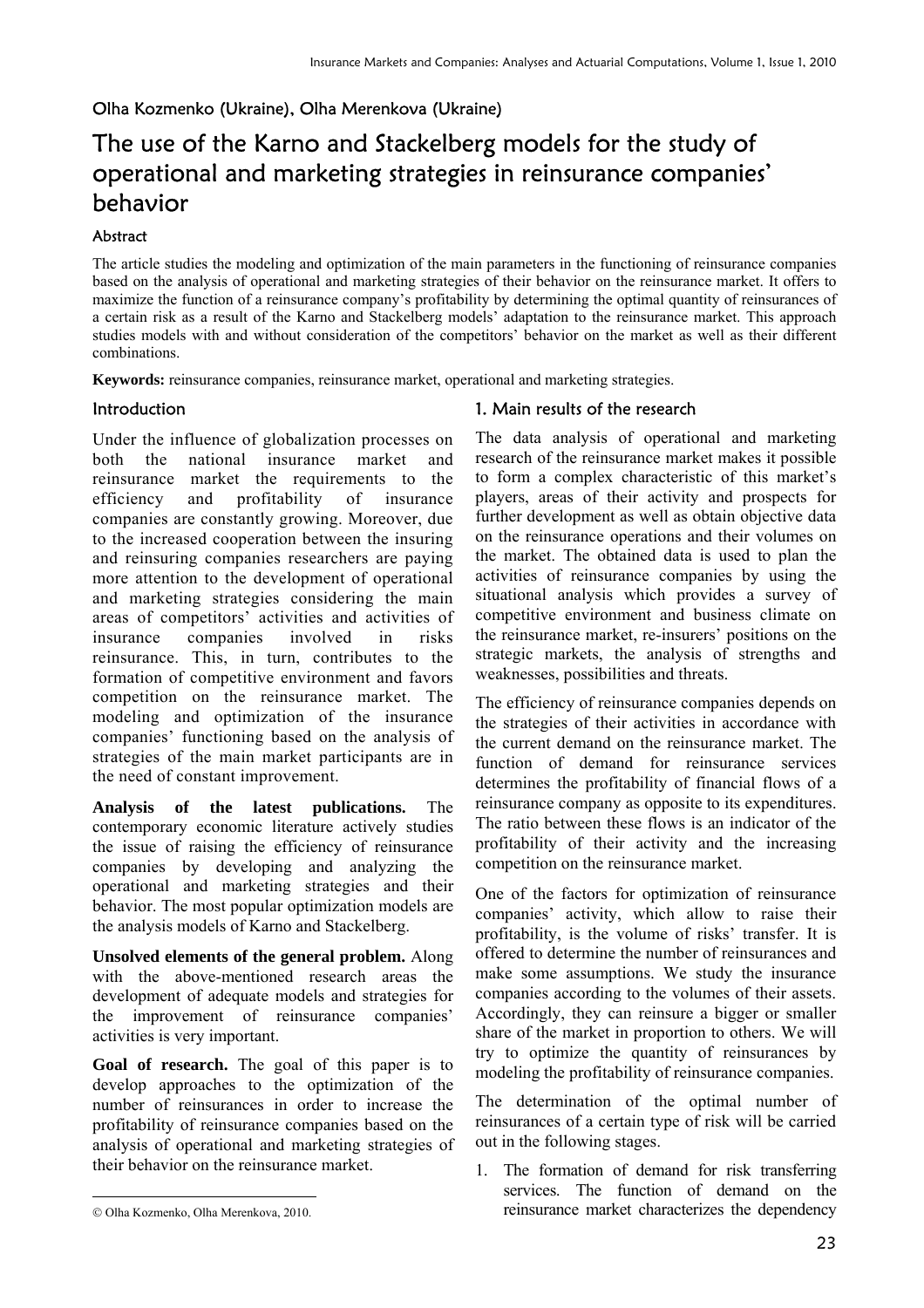of the value of operations ( *p* ) to the sum of insurance  $(S_i)$  on the number of reinsurances of a certain type of risk  $(\sum_{i} q_i)$  in the form of linear regression:

$$
p = (a - b \sum_{i=1}^{N} S_i (1 - \alpha)^{\sum_{i=1}^{q_i}}).
$$
 (1)

2. The formation of the function of cost of the reinsurance company  $(C_i)$  of both the constant (organizational and managerial) costs  $(d_i)$  and variable (liquidation, acquisition, collection) expenses  $(c_i)$  depending on the number of reinsurances  $(q_i)$  and the volumes of insurance reimbursements  $(Z_i)$ .

$$
C_i = c_i q_i + d_i + Z_i. \tag{2}
$$

3. The optimization of reinsurance companies' functioning (profitability of the reinsurance company  $(\pi_i)$  on the basis of the earlier determined profitable and spent parts of their financial flows.

$$
\pi_i = (a - b \sum_{i=1}^{N} S_i (1 - \alpha)^{\sum_{i=1}^{q_i}}) q_i - c_i q_i - d_i - Z_i.
$$
 (3)

4. The calculation on the basis of statistical data (regarding the functioning of reinsurance companies on the market) of the demand function parameters  $a > 0, b > 0$ . The result is the cost of reinsurance operations of reinsurance company *і*, with consideration of the assets on the market  $(\sum_{i} A_i)$ , the company's own share

 $(\alpha)$ , the size of mathematical expectation of insurance sums ( $\sum_{i} S_i$ ), as well as the number of

reinsurances of a certain risk

$$
1 - \sum_{i} q_i \left| \frac{\alpha \sum_{i} S_i}{\sum_{i} A_i} \right| \tag{4}
$$

The factor signs of the market demand are the values  $\sum_{i=1}^N$ *i qi* of the number of reinsurances of all companies, 1

which take part in the re-insuring of a certain risk. Therefore, the demand function is the following:

$$
1 - \sum_{i}^{n} a_i \sqrt{\frac{\alpha \sum_{i}^{S_i}}{\sum_{i}^{S_i}}} = a - b \sum_{i=1}^{N} S_i (1 - \alpha)^{\sum_{i}^{S_i}}, a > 0, b > 0. \tag{5}
$$

Using the method of the least squares we determine the constant values – the parameters  $a > 0, b > 0$ . The parameter *a* characterizes the size of the tariff rate for the reinsurance operations when the insurance company accepts only those risks that correspond to the volume of its assets. The quantitative value of the parameter *b* shows how the cost of reinsurance services decreases if the number of reinsurance stages grows by one.

- 5. The determination of the function parameters of reinsurance companies by using the method of the least squares.
- 6. The formation of the corridor of acceptable margins of an insurance company profitability indicator as a result of the following operations:
- $\bullet$  the calculation of the minimal min $\{\pi_i\}$  and the maximal  $\max{\lbrace \pi_i \rbrace}$  values of profitability;
- the calculation of the mean value of profitability (in the range from the lowest to the highest levels);
- $\bullet$  the calculation of the mean value of profitability (in the range from the lowest to the average), which looks like  ${\max\{\pi_i\} - 3 \min\{\pi_i\}}$ 2  $\frac{\max\{\pi_i\} - 3\min\{\pi_i\}}{2}$  and characterizes the lowest acceptable profitability margin of reinsurance companies;
- ♦ the calculation of the mean level of profitability values (in the range from the middle to the highest level), which looks like  ${\max{\pi_i} + \min{\pi_i}}$  and characterizes the 2

highest acceptable profitability margin of reinsurance companies.

So, the acceptable corridor of the function for the optimization of reinsurance companies looks like this:

$$
\frac{\max\{\pi_i\}-3\min\{\pi_i\}}{2} \le \pi_i \le \frac{\max\{\pi_i\}+\min\{\pi_i\}}{2}.
$$
 (6)

The optimization of the main parameters of reinsurance companies' functioning based on the analysis of operational and marketing strategies of their behavior on the reinsurance market is carried out on the basis of the following model:

$$
\pi_{i} = (a - b \sum_{i=1}^{N} S_{i} (1 - \alpha)^{\sum_{i} q_{i}}) q_{i} - c_{i} q_{i} - d_{i} - Z_{i},
$$
\n
$$
1 - \sum_{i}^{q_{i}} \frac{\alpha \sum_{i} S_{i}}{\sum_{i} A_{i}} = a - b \sum_{i=1}^{N} S_{i} (1 - \alpha)^{\sum_{i} q_{i}} , a > 0, b > 0 \quad (7)
$$
\n
$$
\frac{\max\{\pi_{i}\} - 3 \min\{\pi_{i}\}}{2} \le \pi_{i} \le \frac{\max\{\pi_{i}\} + \min\{\pi_{i}\}}{2}
$$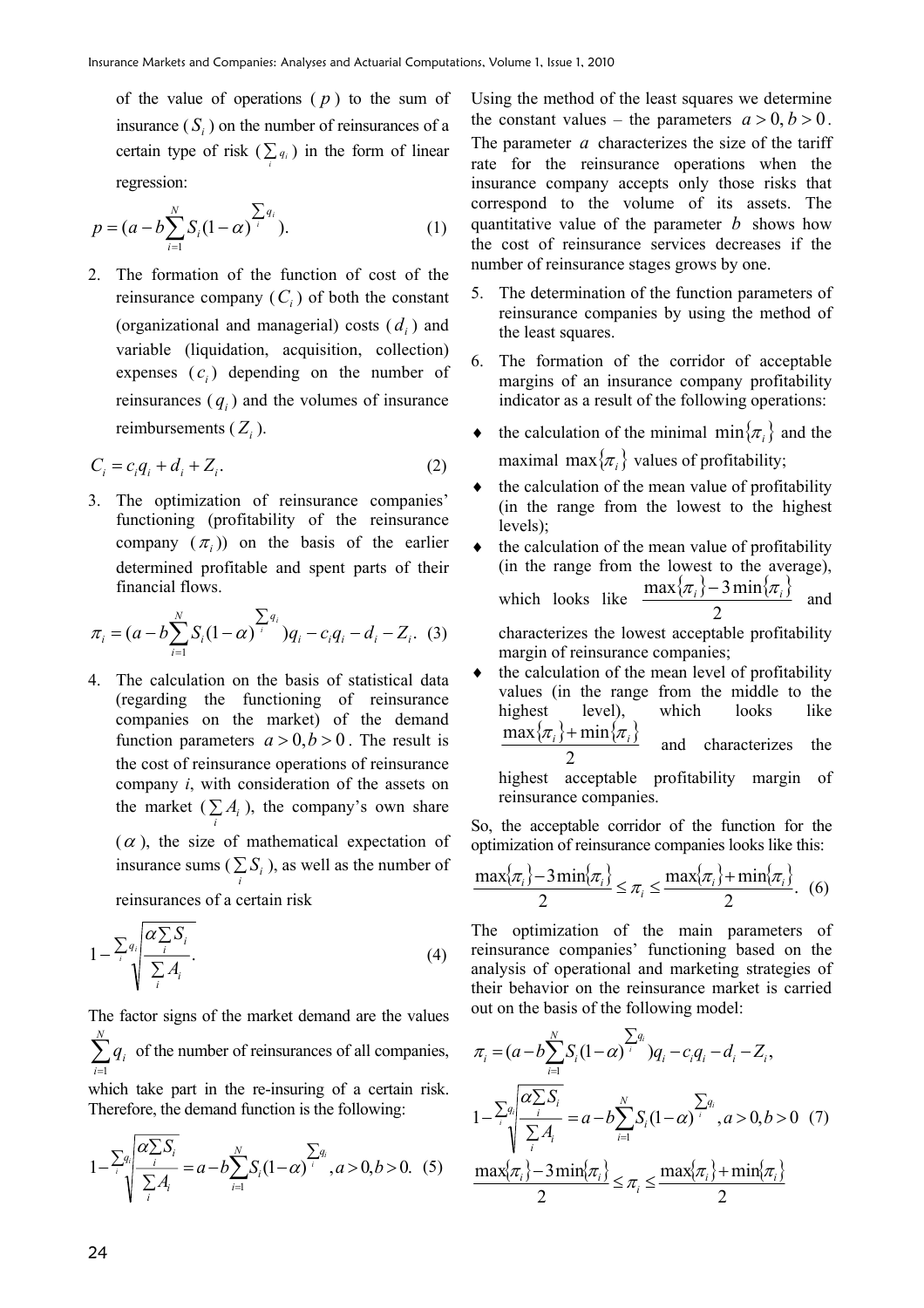where  $\pi_i$  is an indicator of profitability of the reinsurance;  $a, b$  are the constant values, the parameters of the function of demand on the reinsurance market in case when this function is determined depending on the number of reinsurances of a certain risk;  $S_i$  – is the mathematical expectation of the insurance sums of the *i* insurance company;  $\alpha$  – a share deducted by the insurance company;  $q_i$  – number of reinsurances of a certain risk taken by the *і* insurance company;  $c_i$  – variable costs of the *i* reinsurance company (liquidation, acquisition, collection);  $d_i$  – constant costs of the *i* reinsurance company (organizational, managerial); *Zi* –

$$
\text{insurance compensations; } 1 - \sum_{i} q_i \left| \frac{\gamma \sum_{i} S_i}{\sum_{i} A_i} \right| - \text{size of}
$$

the tariff rate of carrying out reinsurance operations to the sum of insurance.

One of the practical problems in determining the parameters of the demand function of reinsurance services is the necessity to transfer it into a linear form in order to use the method of the least squares. Therefore, we offer to perform the linearization in the following manner:

$$
\ln \left[ 1 - \sum_{i} q_i \left[ \frac{\alpha \sum S_i}{\sum_{i} A_i} \right] = \ln a - \sum_{i} q_i \ln \left[ b \sum_{i=1}^{N} S_i (1 - \alpha) \right]. \tag{8}
$$

As a result of these transformations, the dependency of the cost of reinsurance services on the number of reinsurance stages is as follows:

$$
p^* = a^* - b^* \sum_{i} q_i,
$$
  
\n
$$
p^* = \ln \left[ 1 - \sum_{i} q_i \left| \frac{\alpha \sum_{i} S_i}{\sum_{i} A_i} \right|, \qquad (9)
$$
  
\n
$$
a^* = \ln a, b^* = \ln \left[ b \sum_{i=1}^N S_i (1 - \alpha) \right].
$$

The following operations are needed for a simpler demand function on the reinsurance market (as compared to model 7):

$$
a = e^{a^*}, b = \frac{e^{b^*}}{\sum_{i=1}^N S_i(1-\alpha)}.
$$
 (10)

Let's make this model of optimization of the main parameters in the reinsurance companies' functioning in the form of analysis models of operational and marketing behavior strategies according to Karno and Stackelberg:

$$
\begin{cases}\n\pi_i = (a^* - b^* \cdot \sum_i q_i) q_i - c_i q_i - d_i - Z_i, \\
p^* = a^* - b^* \cdot \sum_i q_i, a > 0, b > 0 \quad , \quad (11) \\
\frac{\max\{\pi_i\} - 3\min\{\pi_i\}}{2} \le \pi_i \le \frac{\max\{\pi_i\} + \min\{\pi_i\}}{2} \\
p^* = \ln\left[1 - \sum_i q_i \frac{\alpha \sum_i S_i}{\sum_i A_i}\right], \\
a^* = \ln a, b^* = \ln\left[b \sum_{i=1}^N S_i(1-\alpha)\right].\n\end{cases}
$$

The conditions of minimization and maximization of the profitability parameter for the formation of the efficiency margins in the reinsurance company's functioning can be written in the form of the following system:

$$
\begin{cases}\n\frac{\partial \pi_1}{\partial q_1} = a^* - b^* \sum_{i=1}^N q_i - b^* q_1 (1 + \frac{\partial q_2}{\partial q_1} + \dots + \frac{\partial q_N}{\partial q_1}) - c_1 = 0, \\
\frac{\partial \pi_2}{\partial q_2} = a^* - b^* \sum_{i=1}^N q_i - b^* q_2 (\frac{\partial q_1}{\partial q_2} + 1 + \dots + \frac{\partial q_N}{\partial q_2}) - c_2 = 0,\n\end{cases}
$$
\n(12)\n
$$
\begin{cases}\n\frac{\partial \pi_N}{\partial q_N} = a^* - b^* \sum_{i=1}^N q_i - b^* q_N (\frac{\partial q_1}{\partial q_N} + \dots + \frac{\partial q_{N-1}}{\partial q_N} + 1) - c_N = 0.\n\end{cases}
$$

According to the Karno and Stackelberg's models, to solve the system (12) it is offered to make assumptions, which allow to study different competitive positions of reinsurance companies and their strategies of market behavior.

*Assumption* 1. If every insurance company functioning on the reinsurance market makes decision regarding the terms of providing reinsurance services without consideration of the competitors' behavior  $\partial q_i / \partial q_j = 0, i \neq j, i = \overline{1, N}, j = \overline{1, N}$ .

Mathematically, this condition is defined as follows:

$$
\frac{\partial \pi_i}{\partial q_j} \mid \partial q_j / \partial q_i = 0, i \neq j, j = \overline{1, N}, i = \overline{1, N}. \tag{13}
$$

According to the model of Karno in relation to the analysis of operational and marketing strategies of behavior, the number of reinsurances of a certain type of risk and the cost of reinsurance services can be determined by using the following ratio: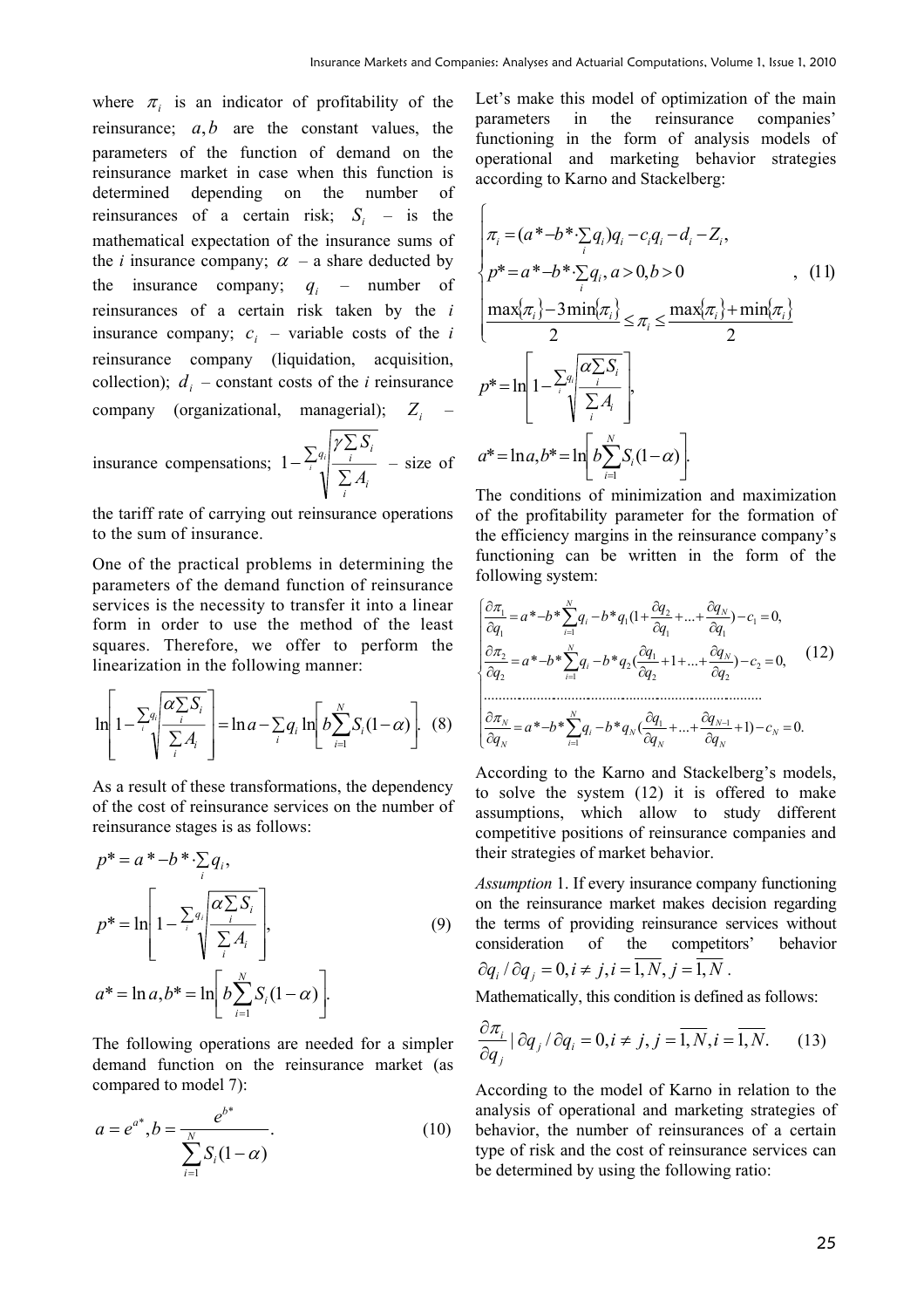$$
q^* = \sum_{i=1}^N q_i^* = \frac{Na^* - \sum_{i=1}^N c_i}{(N+1)b^*}, p^* = a^* - b^* \sum_{i=1}^N q_i^* = \frac{a^* + \sum_{i=1}^N c_i}{N+1}, \quad (14)
$$
  

$$
a^* = \ln a, b^* = \ln \left[ b \sum_{i=1}^N S_i (1-\alpha) \right].
$$

*Assumption* 2. If every participant of the reinsurance market makes decisions taking into account the behavior strategies of competitors (Stackelberg's assumption). In other words, to simplify the system (12) the initial values according to the number of reinsurance stages look

like this: 
$$
\frac{\partial q_2}{\partial q_1} = \frac{\partial q_3}{\partial q_1} = \frac{\partial q_N}{\partial q_1} = -\frac{1}{N}
$$
.

With this assumption the following two situations are possible:

♦ one of the reinsurance companies uses the Stackelberg's reaction and believes that other reinsurance companies choose the Karno reaction, i.e. in planning the behavior strategy this company considers the competitors' activities while other companies use the opposite tactics. The optimal quantity of reinsurances for reinsurance companies, which are used to maximize the profitability figure, are as follows:

$$
q_1^* = \frac{a^* - c}{2b^*}, q_2^* = \dots = q_N^* = \frac{a^* - c}{2Nb^*},
$$
  
\n
$$
a^* = \ln a, b^* = \ln \left[ b \sum_{i=1}^N S_i (1 - \alpha) \right];
$$
\n(15)

♦ all reinsurance companies plan their activities according to the Stackelberg's reaction. In other words, they consider that all other participants of the reinsurance market do not take into account the behavior of competitors. In this case, the optimal number of reinsurance of significant risks has the following form:

$$
q_1^* = \dots = q_N^* = \frac{N(a^* - c)}{(N^2 + 1)b^*},
$$
  
\n
$$
a^* = \ln a, b^* = \ln \left[ b \sum_{i=1}^N S_i (1 - \alpha) \right].
$$
\n(16)

The use of the proposed approach of Karno and Stackelberg relating to the analysis of operational and marketing strategies of re-insurers' behavior with its further adaptation to the optimization of reinsurance companies' activity has a number of advantages and makes it possible:

- ♦ to receive an objective characteristic of identification of a reinsurer's functioning efficiency;
- ♦ to determine the optimal number of stages for reinsuring significant risks;
- $\bullet$  to formalize the acceptable margins of insurance companies' profitable activity;
- ♦ to plan strategies of a further functioning and development of reinsurance companies.

#### **Conclusions**

The use of the Karno and Stackelberg models for the analysis of operational and marketing strategies of companies with their further adaptation to the reinsurance market makes it possible to carry out the modeling of the major parameters of reinsurance companies' functioning and optimize the number of reinsurance stages according to the degree of risks. The advantage of the proposed method of raising the reinsurance companies' efficiency is the consideration of different combinations of the behavior of reinsurance companies and their competitors on the market.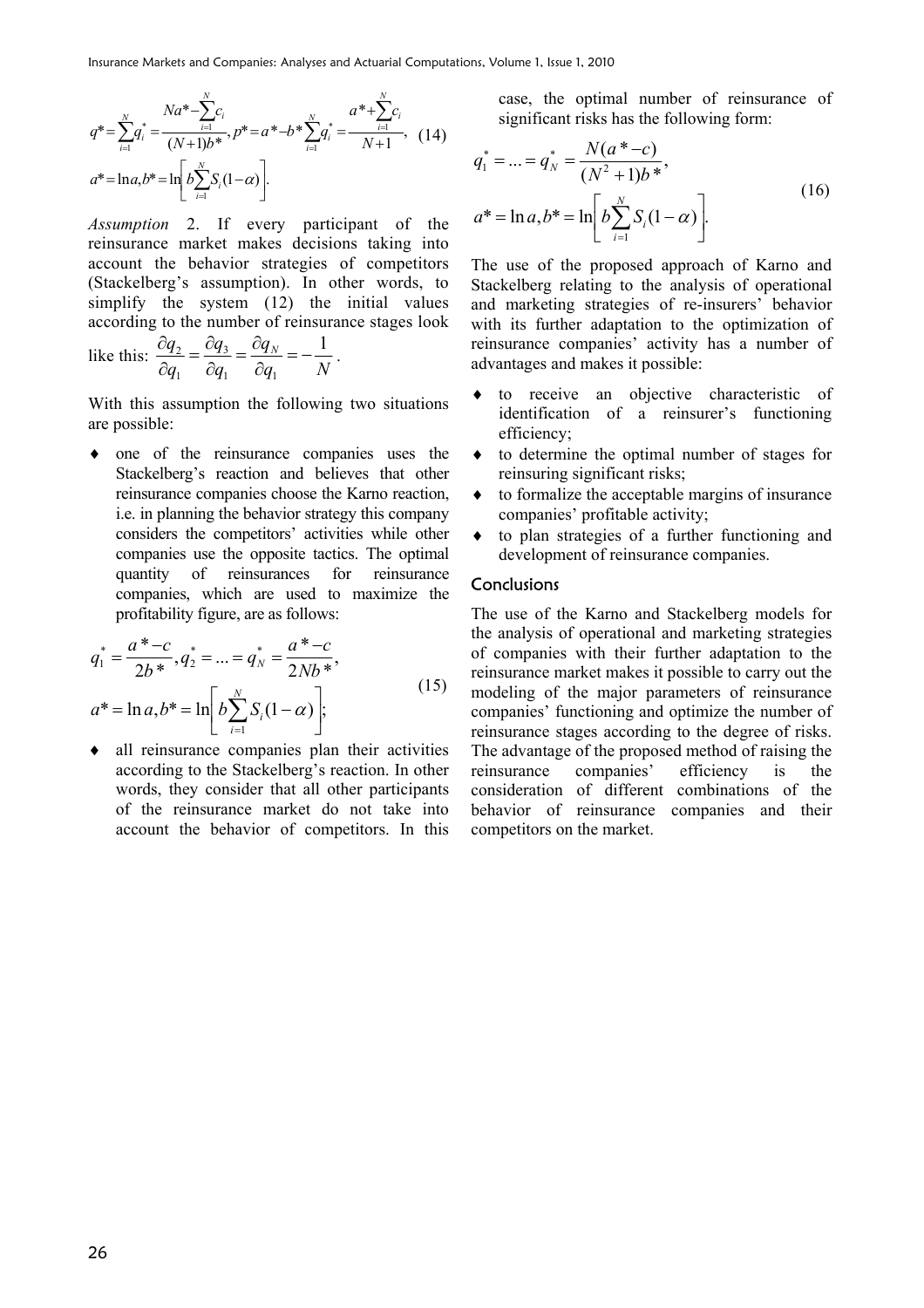## Authors of the issue

| Stephen T. Parente       | - Ph.D., Minnesota Insurance Industry Professor of Health Finance;<br>Director, Medical Industry Leadership Institute, Department of Finance,<br>Carlson School of Management, University of Minnesota (USA) |
|--------------------------|--------------------------------------------------------------------------------------------------------------------------------------------------------------------------------------------------------------|
| Roger D. Feldman         | - Ph.D., Blue Cross Professor in Health Insurance, Division of Health<br>Policy and Management, University of Minnesota (USA)                                                                                |
| Yi Xu                    | - B.A., Division of Health Policy and Management, University of<br>Minnesota (USA)                                                                                                                           |
| Pierre-Andre Maugis      | - Ph.D. Student, PSE-Université Paris I Pantheon-Sorbonne (France)                                                                                                                                           |
| Dominique Guégan         | - Full Professor, PSE-Université Paris I Pantheon-Sorbonne (France)                                                                                                                                          |
| Olha Kozmenko            | - Prof., Department of Management, Ukrainian Academy of Banking of<br>the National Bank of Ukraine (Ukraine)                                                                                                 |
| Olha Merenkova           | - Senior Lecturer, Department of Economic Cybernetics, Ukrainian<br>Academy of Banking of the National Bank of Ukraine (Ukraine)                                                                             |
| Paul J.M. Klumpes        | - Professor of Accounting, Accounting, Finance and Law Department,<br><b>EDHEC</b> (France)                                                                                                                  |
| Liyan Tang               | - Dr., Lecturer in Accounting, Business School, University of Kent<br>(United Kingdom)                                                                                                                       |
| Pengguo Wang             | - Dr., Visiting Scholar, School of Economics, Finance and Management,<br>University of Bristol (United Kingdom)                                                                                              |
| Anna Castañer            | - Ph.D. in Economics (2009) and Actuary, Assistant Lecturer, University<br>of Barcelona (Spain)                                                                                                              |
| M. Mercè Claramunt       | - Ph.D. in Economics (1992) and Actuary, Lecturer, University of<br>Barcelona (Spain)                                                                                                                        |
| Maite Mármol             | - Ph.D. in Economics (2003) and Actuary, Lecturer, University of<br>Barcelona (Spain)                                                                                                                        |
| Sebastian Schich         | - Dr., Ph.D., Principal Economist, Division for Financial Market Affairs,<br>Directorate for Financial and Enterprise Affairs, OECD (France)                                                                 |
| Jim Gustafsson           | - Head of Nordic Enterpirse Risk Control, RSA Scandinavia (Denmark)                                                                                                                                          |
| Safet Kozarevic          | - Ph.D., Assoc. Prof., Faculty of Economics, University of Tuzla (Bosnia<br>and Herzegovina)                                                                                                                 |
| Radivoj Kovač            | - Mr. sc, Brcko-gas insurance Ltd., Brcko District (Bosnia and<br>Herzegovina)                                                                                                                               |
| Abimbola Windapo         | - Ph.D., Senior Lecturer of Construction Management, Department of<br>Construction Economics and Management, University of Cape Town,<br>Cape Town (South Africa)                                            |
| <b>Olusegun Martins</b>  | - MPM, Researcher in Project Management, Department of Building,<br>University of Lagos (Nigeria)                                                                                                            |
| <b>Randall Valentine</b> | - Ph.D., Associate Professor of Finance and Real Estate, Georgia<br>Southwestern State University (USA)                                                                                                      |
| Carol Bishop             | - CPA, Director of MBA Program, Georgia Southwestern State University<br>(USA)                                                                                                                               |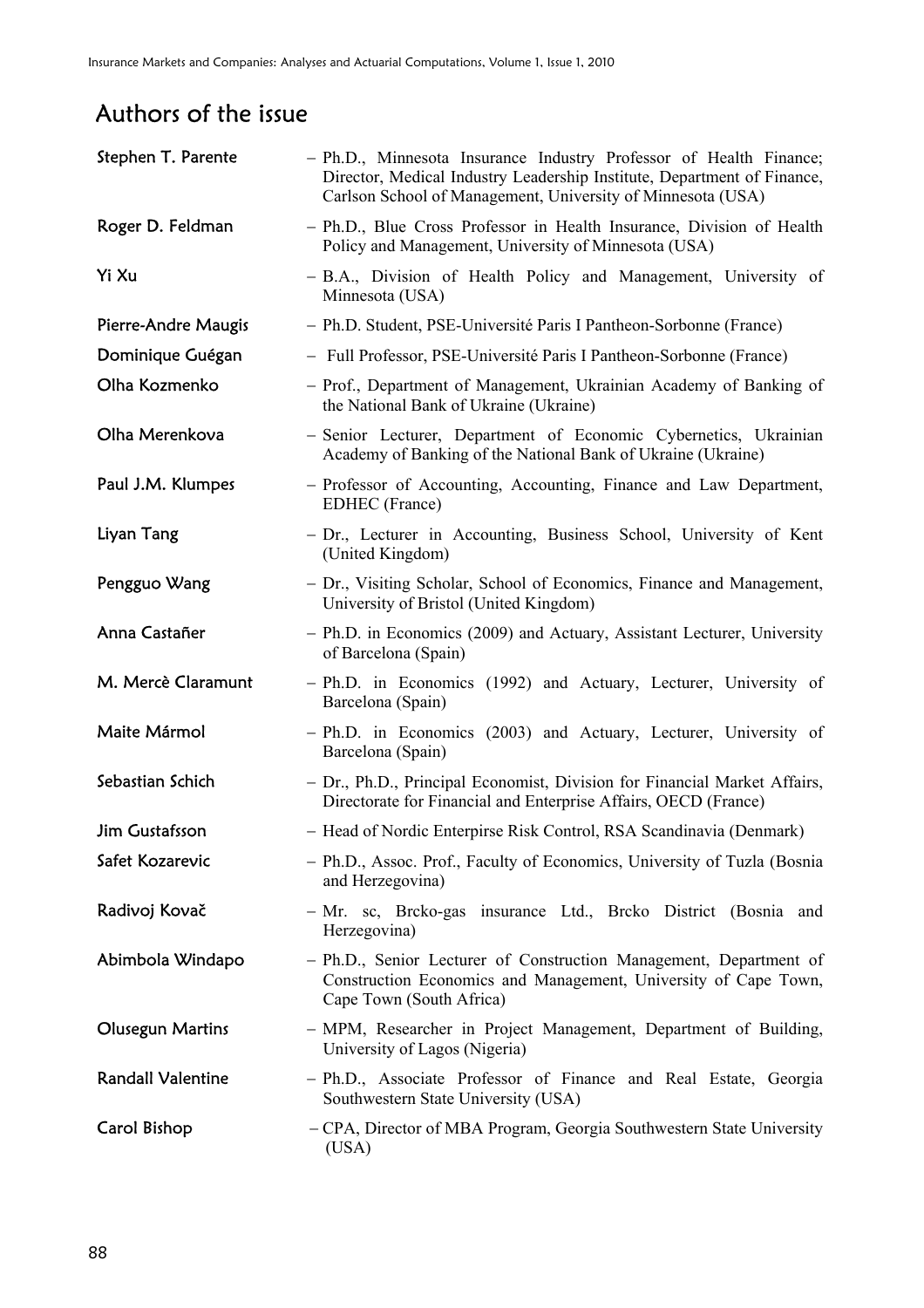# Submission guidelines for authors

The cover page of a manuscript should contain the **title** and **name(s)** of the author(s). The author's name, degree, position and the place of work as well as contact details (phone number, job or/and personal e-mail) should be provided at the bottom of this page.

### **1. Abstract preparation guidelines**

1.1. The abstract (150-200 words) should reflect the conceptual content of the article.

1.2. Journal of Economic Literature (JEL) classifications are necessary.

### **2. The paper main body preparation guidelines**

2.1. The paper should present the result of independent original research, undertaken by the author; it also should contain the data never published before.

2.2. The paper should contain a clear description of research objective and its subject.

2.3. The methodology of research should be described in detail.

2.4. The author's personal scientific contribution must be grounded in the paper.

2.5. The paper should contain basic suggestions on how to solve the problem under study.

### **3. References in the text**

3.1. References in the text are made as follows: (Myers, 2000), the former being name of the author, the latter edition year.

3.2. Examples of references:

Alchian A., S. Woodward. Reflections on the Theory of the Firm // Journal of Institutional and Theoretical Economics, 1987. – №143. – pp. 110-136.

Berle A.A., G.C. Means. The Modern Corporation and Private Property. – New York: Macmillan, 1932. – 418 рр.

### **4. Manuscript length**

4.1. The paper should not be less than 2000 words and should not exceed 6000 words.

### **5. Submission guidelines**

Please send your paper using one of the formats listed below:

5.1. A soft copy as an MS Word .doc file (all versions accepted) or as .rtf file to: Journal "Insurance Markets and Companies: Analyses and Actuarial Computations": Executive Editor: inseditor@businessperspectives.org

5.2. A hard copy supplied with a disc containing a soft copy of the paper to:

Publishing company "Business Perspectives" Dzerzhynsky lane, 10 Sumy 40022 Ukraine

### **6. Reviewing process**

All papers are refereed by the international competent researchers using a "double-blind" review which is the best practice in papers reviewing.

### **7. Acceptance fee**

We offer a very democratic fee policy to our contributors. We only ask for payment from those authors whose papers have already been reviewed and accepted for publication in the journal.